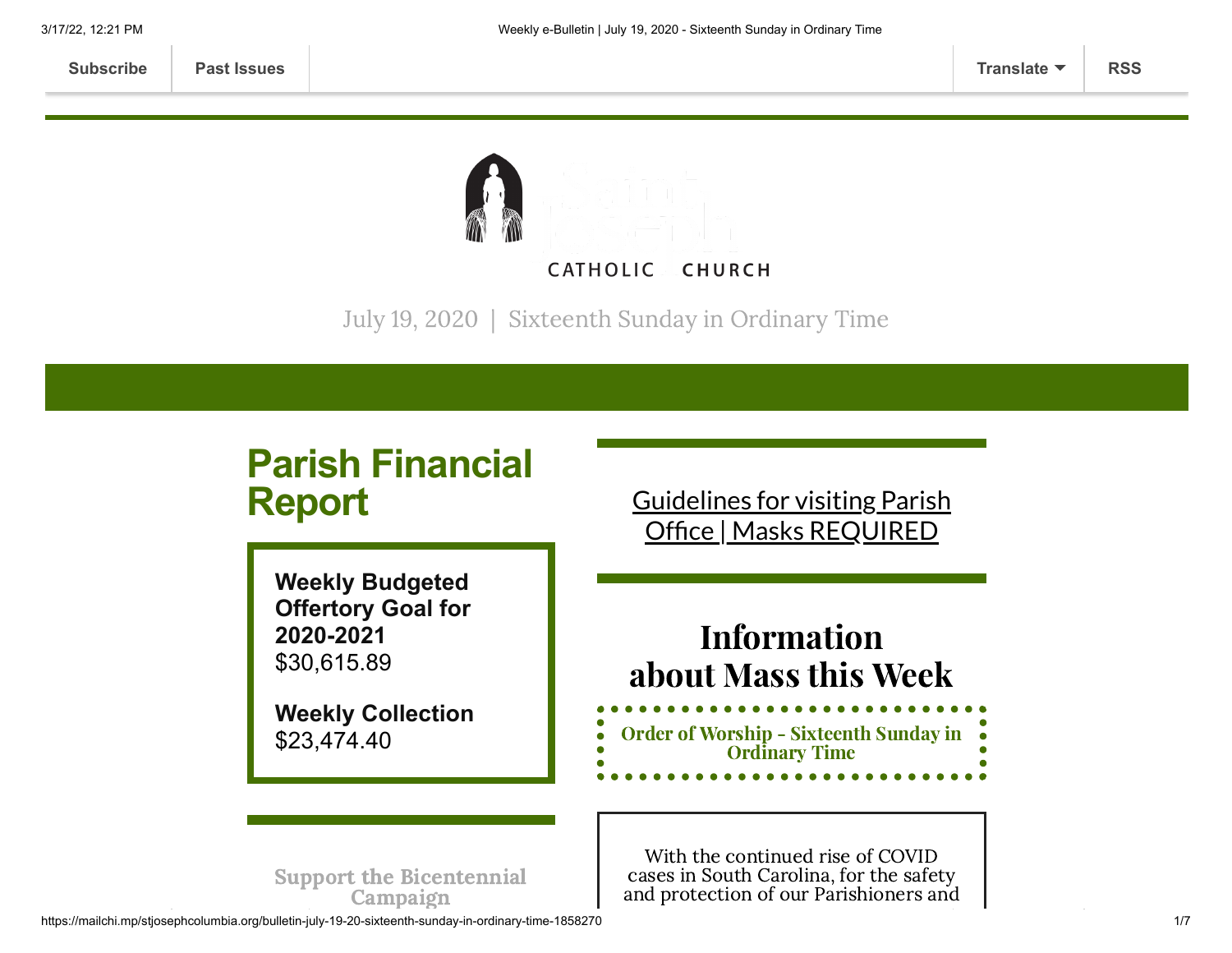Click on image below to enlarge



Parishioners may choose to attend either the Saturday Vigil Mass at 5:30 PM or one of the Sunday Masses at 8:00 AM or 12:15 PM. Please note that we are still required to limit our seating capacity in the gym to 211 people, and continue to practice all precautionary measures that are in place to ensure we are protecting one another from the spread of COVID-19. The Church will remain closed for the 10:30 AM livestream Mass on Sundays, for the time being.

The Church will be open for private prayer Monday – Thursday, 8:00-3:00 PM and Friday from 8:00-12:30 PM (in July).

Congratulations to Father William Frei who was ordained on Friday, July 10.

Father Frei will be in residence at St. Joseph until he returns to Rome. Father Frei will be returning to Rome in late September to finish his studies in Ignatian Spirituality. Ignatian Spirituality has been described as a spirituality of finding [God's](https://en.wikipedia.org/wiki/God%27s_will) will for better decision making. This endeavor prepares a priest for roles in spiritual direction and retreats. For more information please

Click **[HERE](https://www.stjosephcolumbia.org/resuming-public-masses)** for information about attending public Masses at St. Joseph's

#### Our livestream Masses can be found on our Facebook page and YouTube Channel:

<https://www.facebook.com/stjosephcolumbia/> [https://www.youtube.com/c/StJosephCatholicChurch](https://www.youtube.com/c/StJosephCatholicChurchColumbiaSC) ColumbiaSC

Broadcasting on 90.9 FM

# Click **Here** for [Mass Intentions](https://www.stjosephcolumbia.org/mass-intentions)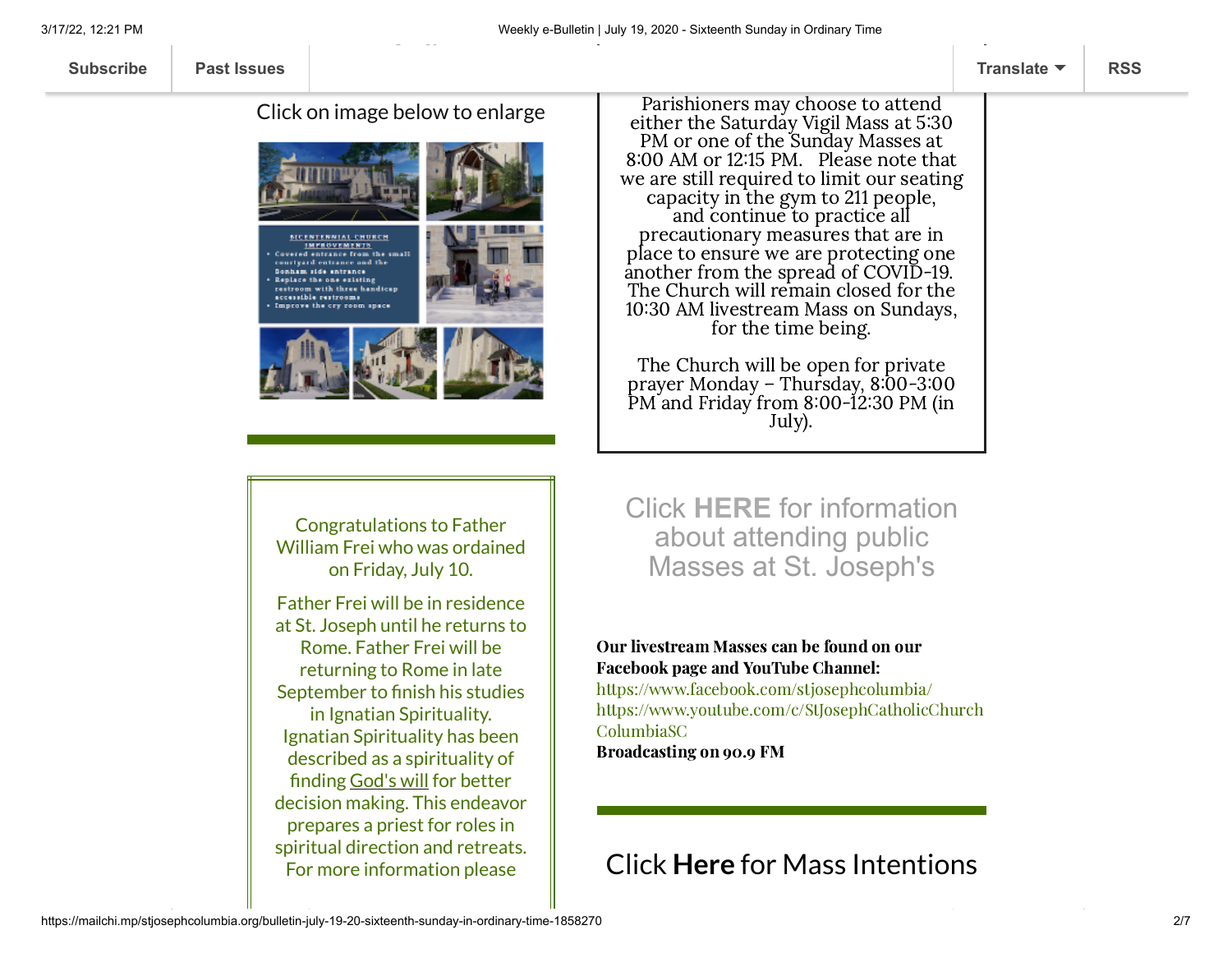

prepare for National NFP [Awareness](http://usccb.org/issues-and-action/marriage-and-family/natural-family-planning/awareness-week/upload/2020-NFP-Week-Bulletin-Insert-Live-the-Truth.pdf) Week Live the truth and beauty of

*Please Pray for the [Homebound/Sick of the](https://www.stjosephcolumbia.org/pray-for-the-homebound-sick-of-pari)*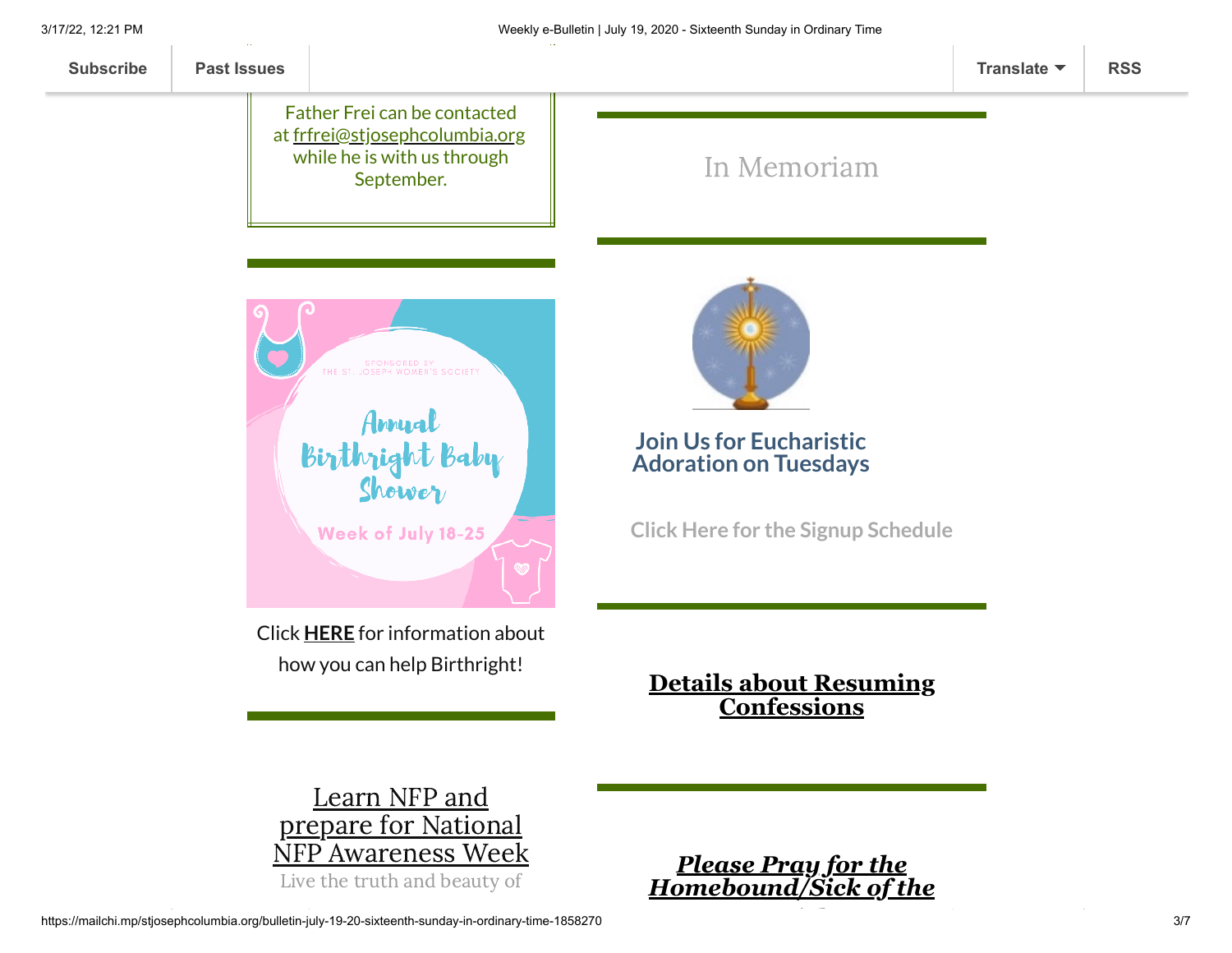Natural Family Planning: It's about love. It's about life. It's about freedom. It's about gift.

 $\overline{\phantom{a}}$ 

National NFP [Awareness](http://usccb.org/issues-and-action/marriage-and-family/natural-family-planning/awareness-week/upload/2020-NFP-Week-Bulletin-Insert-Live-the-Truth.pdf)

**Week** is July 19 - 25, 2020.



ACTION ALERT: Tell Congress to #SaveCatholicSchools

This is potentially our last week to make our voices heard before Congress releases a draft of the next round of COVID-19 emergency relief legislation. Click on the link below to see a new action alert from the SC Catholic Conference that highlights our request to our congressional leaders. Catholic Schools need your help!

[#SaveCatholicSchools](https://charlestondiocese.org/south-carolina-catholic-conference/take-action/)

Need Sanitizer or Products to Keep Your Home or Office Safe? *10% of every sale will be donated to St. Joseph School!*

**[www.mysanitizershop.com/stjosdevine](https://mcusercontent.com/7399f6b35c8ab775fb1714c3d/images/8dd9b4f6-8ee3-42ea-a5ab-52e57935aca3.png)**



For the latest news on our plans for resuming school in August and to meet our new faculty and staff, please visit our website [www.cnhs.org](http://www.cnhs.org/)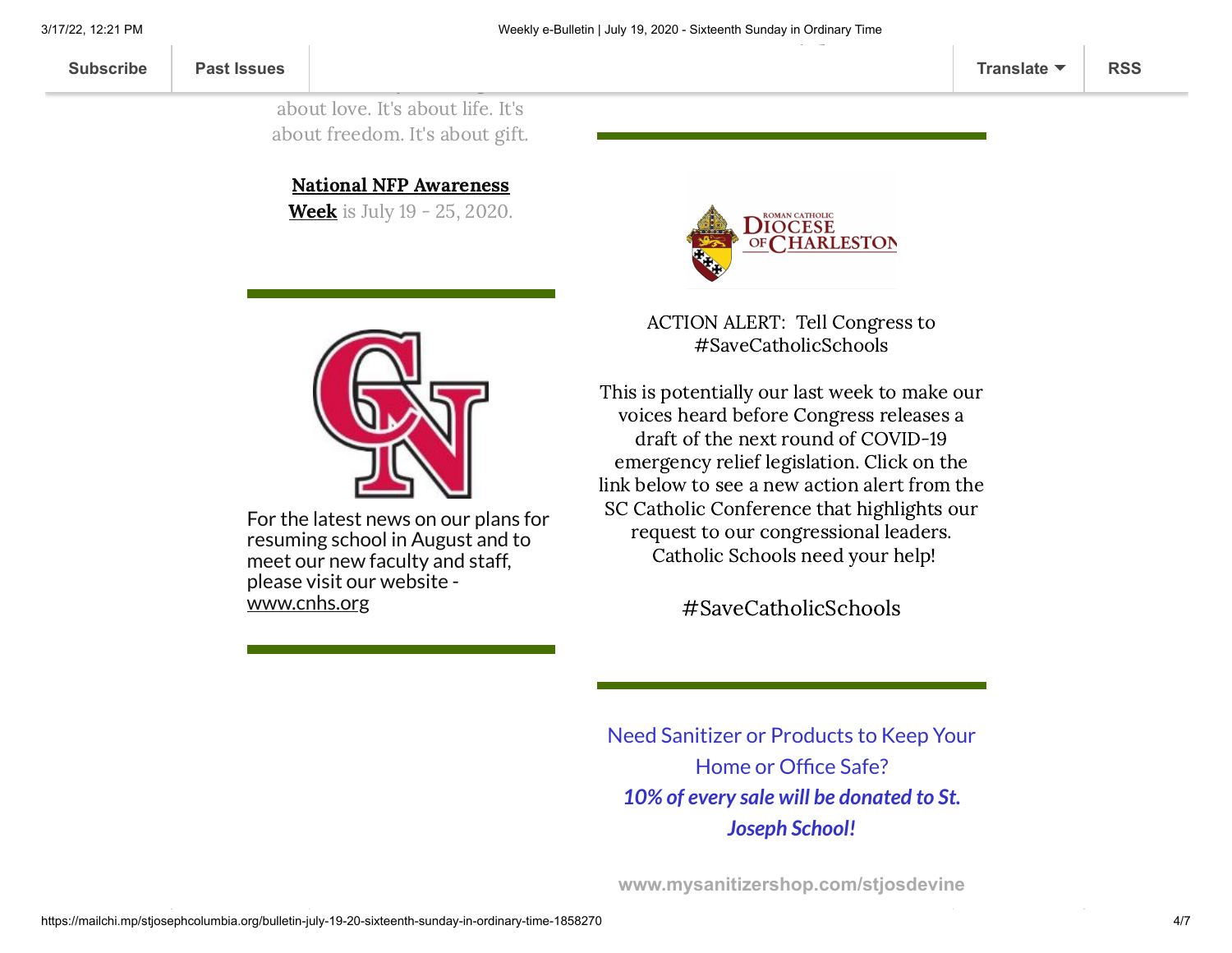



### Applications being accepted for 4th Grade Teacher Position

Saint Joseph Catholic School, is accepting applications for a qualified 4th grade teacher. The selected applicant will develop dynamic lessons, class projects and activities that enhance both academic, social and spiritual needs of the student as well fulfill and exceed the South Carolina and Diocese academic standards.

Applicants should have an understanding of the Catholic faith and be able to incorporate lessons that uphold and build upon the school's mission. Preferred applicants will have a current South Carolina license or equivalent licenses, as well as demonstrate previous teaching experience.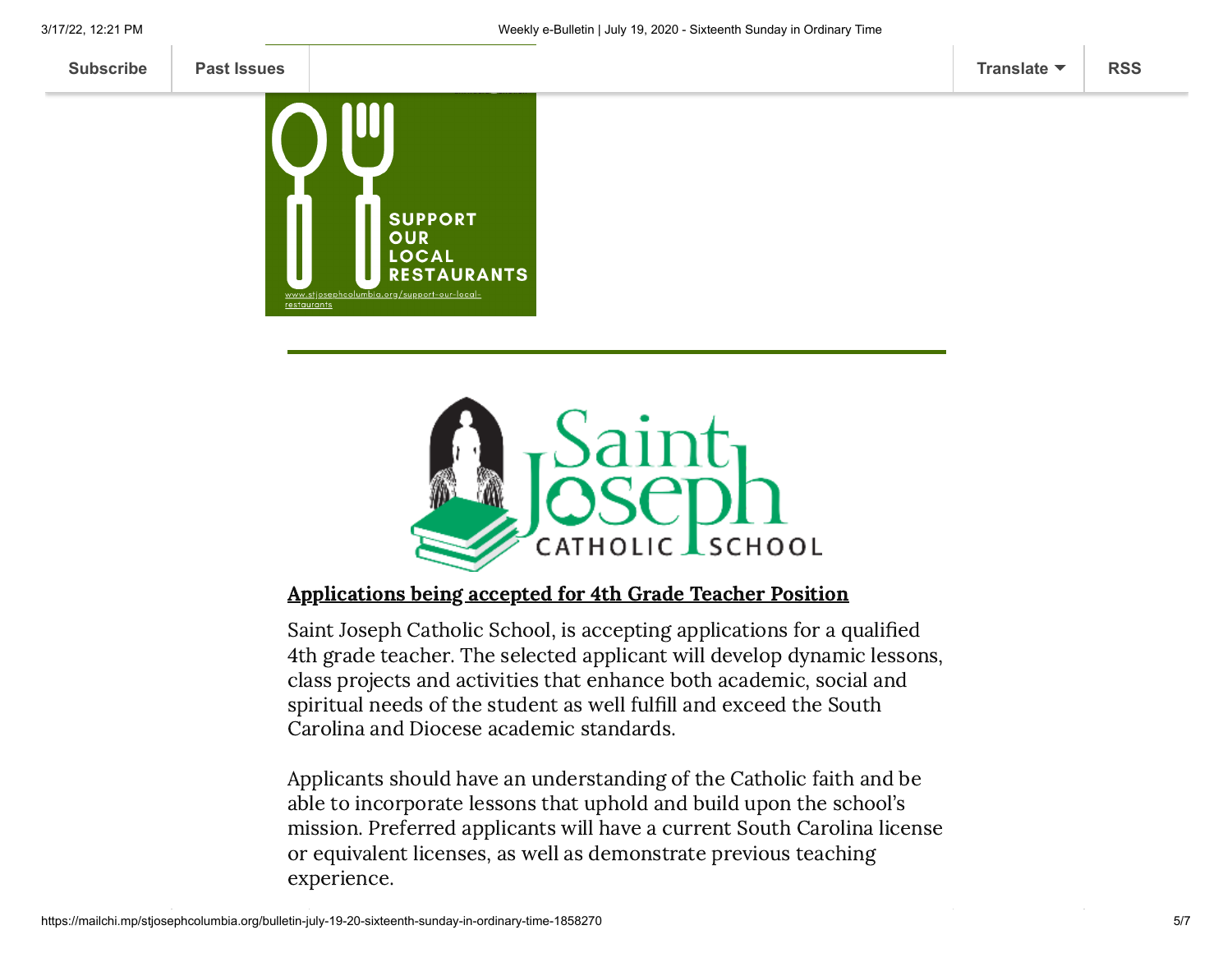| <b>Subscribe</b> | <b>Past Issues</b> | Translate $\blacktriangledown$ | <b>RSS</b> |
|------------------|--------------------|--------------------------------|------------|
|                  |                    |                                |            |

Saint Joseph Catholic School, is accepting applications for a qualified

Technology Integration teacher. The selected applicant will develop dynamic lessons, class projects, and activities that enhance both academic, social, and spiritual needs of the student as well as fulfill and exceed the South Carolina and Diocesan academic standards for students K-6 grade. In addition, the selected applicant will partner with the teachers to develop technology rich lessons within the classroom across all subjects. The selected applicant will also serve as the primary trouble shooter for technology related problems within the building.

 $A_{\rm eff}$  accepted for Technology Integrations being accepted for Teacher Position Teacher Position Teacher Position Teacher Position Teacher Position Teacher Position Teacher Position Teacher Position Teacher Position Tea

Preferred applicants will be Catholic or have a strong understanding of the Catholic faith and be able to incorporate lessons that uphold and build upon the school's mission. Preferred applicants will have a current South Carolina license or equivalent license, as well as demonstrate previous teaching experience. Preferred applicants will have familiarity with ISTE or similar standards and demonstrate experience in planning and implementing campus-wide technology platforms and programs.

Please submit cover letter and resume to: Donavan F. Yarnall Ed.S, Principal [dyarnall@stjosdevine.com](mailto:dyarnall@stjosdevine.com)

## **"Art as Spiritual Therapy" Retreat**

To take your mind off of this pandemic and improve your spiritual wellbeing, the Catholic Conference Center in Hickory, NC, is hosting a special one-night retreat August 21-22. We have lined up three gifted presenters to show you how to use some hands-on art and craft activities to renew your spirit. With expert guidance, you'll create your very own inspired piece of pottery, ink drawing, and poetry. All retreatants will be safely distanced in our spacious retreat center and given a private lodging room, workspace,